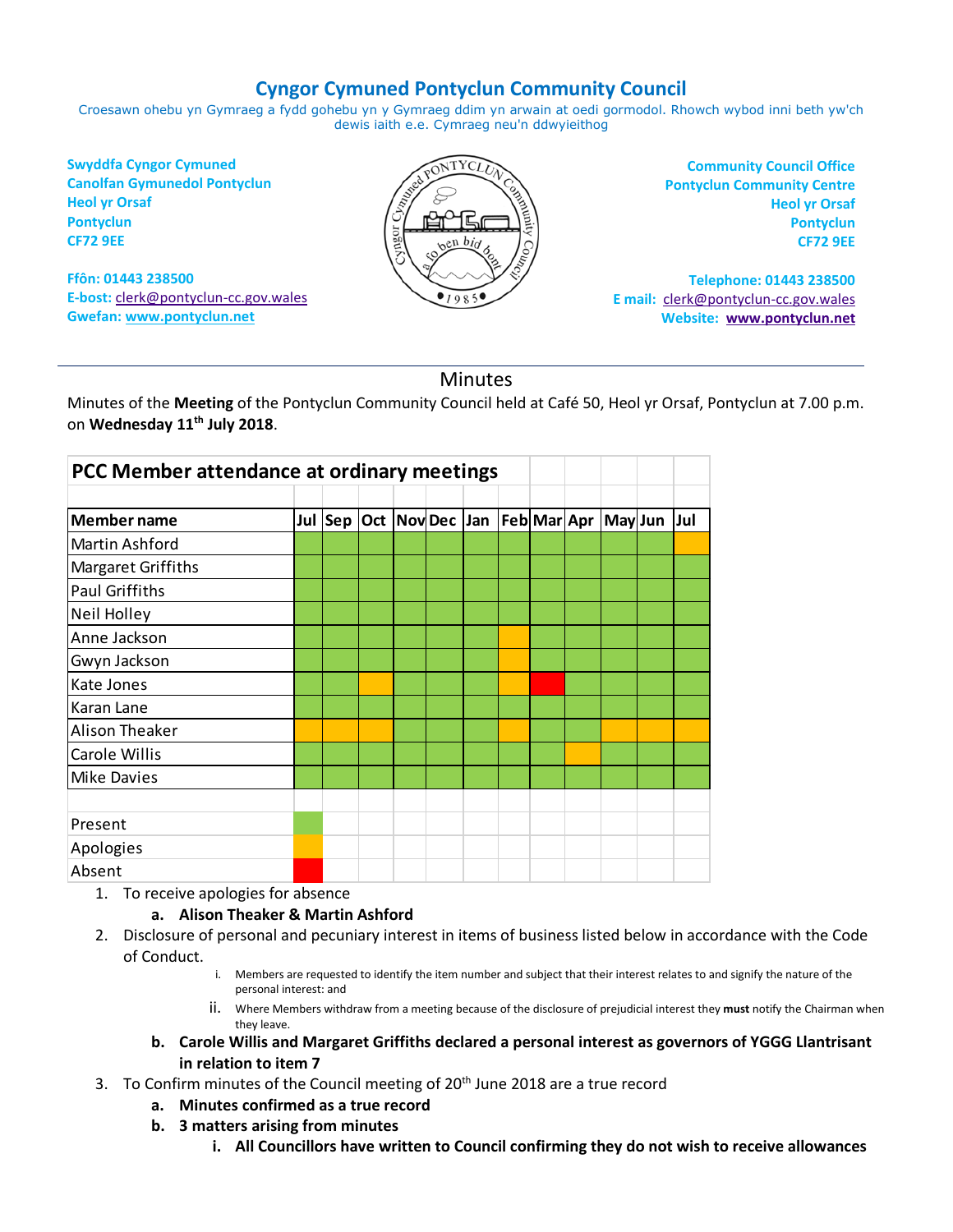- **ii. Internal Auditor amended their report relating to working group meetings and Chair signed annual return which was sent to external auditors. Action Clerk to send revised report to all councillors MM592**
- **iii. Arising from prior minutes. Councillor Gwyn Jackson reported that the Athletic Club wanted to progress discussions on car parking. Meeting agreed that the Economy working group should lead and arrange a date. 3 Councillors to attend meeting based on who was available for the date. Action MM593 Councillor G Jackson to arrange meeting**
- 4. To confirm Council payments & review budget spend
	- **a. Payments confirmed. Spend approved for park sign**
- 5. Update on Community Events from Councillor Margaret Griffiths
	- **a. Picnic in the park was discussed and a review will be held at the next Social & Cultural meeting which was fixed for 17th July at 5pm in Café 50**
	- **b. Arrangements are progressing for Beer festival. Action Clerk to contact organisers to ascertain details for Car park closure and to confirm licence & insurance in place MM594**
	- **c. Peace at last arrangements progressing however Y Pant school have not confirmed arrangements and 3 events planned for their location**
	- **d. Councillors Carole Willis & Anne Jackson to approach primary schools relating to the Photo/Art/Writing competition**
	- **e. Action Clerk to contact Football club to add their events to our calendar MM595**
	- f. **Action Clerk to provide breakdown of spend by event MM596**
- 6. To consider report from Environment Working Group
	- **a. Councillor Karan Lane provided detail on the Environment working group meeting**
	- **b. Council were pleased to note good attendance by external bodies**
	- **c. Council agreed to consider option of planter change at the Windsor car park. Action clerk to contact Rugby Club to check that they are happy and that it will not interfere with the sign usage. MM597**
	- **d. Action Clerk to review minutes of last year to see what support the Council has made for village green application at the Hendy**
	- **e. Action Clerk to advise on Pontyclun Community Council Knotweed treatment ahead of meeting with RCT Knotweed officer MM598**
- 7. To consider request for funding from YGGG Llantrisant
	- **a. Grant of £500 approved**
	- **b. Action Clerk to advise and request that representatives of Pontyclun Community Council attend school in autumn to discuss the role of a community Council**
- **8.** To consider report on increasing Welsh language content on website
	- **a. Council agreed to increase Welsh content for events/news and Facebook posts**
	- **b. Review in 6m to see what take up of Welsh content was and if this was causing "clutter" prior to decision on website**
	- **c. Any change to website could also depend on Grant availability and if other changes were to be made**
- 9. To consider consultation on Rights of Way Improvement plan for RCT
	- a. **Council agreed that Environment Working group should review this and report back in September with recommendations for Council. Action MM599 Environment working group.**
- **10.** Café 50 update
	- **a. Update was noted. Admin working group to arrange a Confidential meeting to discuss how to improve catering service and contingency options. Caterer to be invited to attend. Action MM600 Admin working group**
	- **b. Members approved budget of up to £250 towards 2 Contact the elderly sessions.**
- **11.** To consider Report from the Clerk
	- a. Data Protection update **Noted**
	- b. Storage for Council equipment Members **requested Admin working group look at options and revert. Action MM601**
	- **c.** Adopt a Station scheme **Members decided railway vouchers would be used as raffle prizes at the various community events in 2018/9**